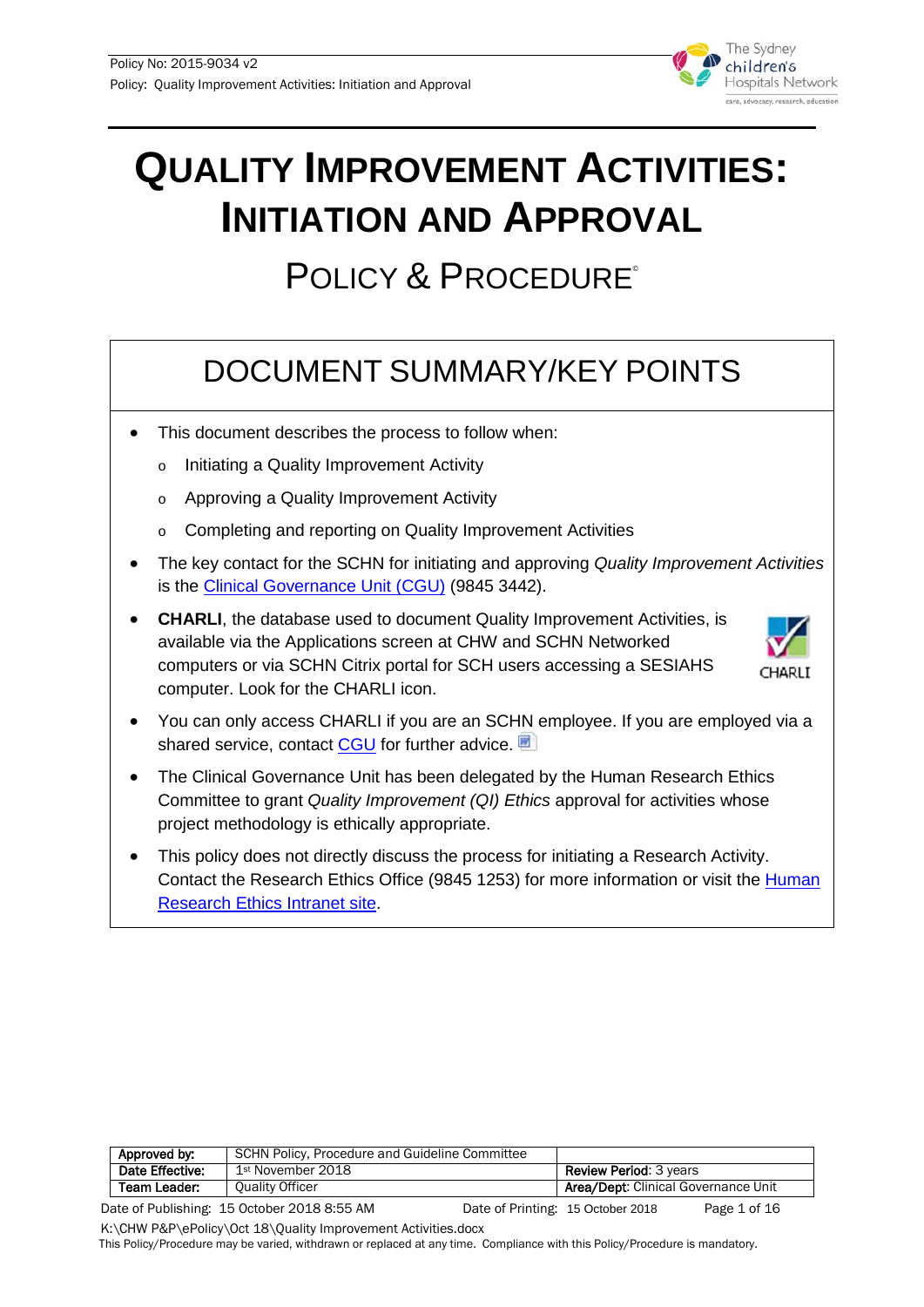

# CHANGE SUMMARY

- The following changes have been made:
	- o Links to CGU email, Human Research Ethics Internet site and NSW intranet sites updated.
	- o Removal of links to word templates to initiate and complete a Quality Improvement activity and staff unable to access CHARLI directed to contact CGU.

# READ ACKNOWLEDGEMENT

- All managers should read and acknowledge this document.
- Any staff member intending to undertake a quality improvement activity should read this document.
- All other staff should be aware of this document.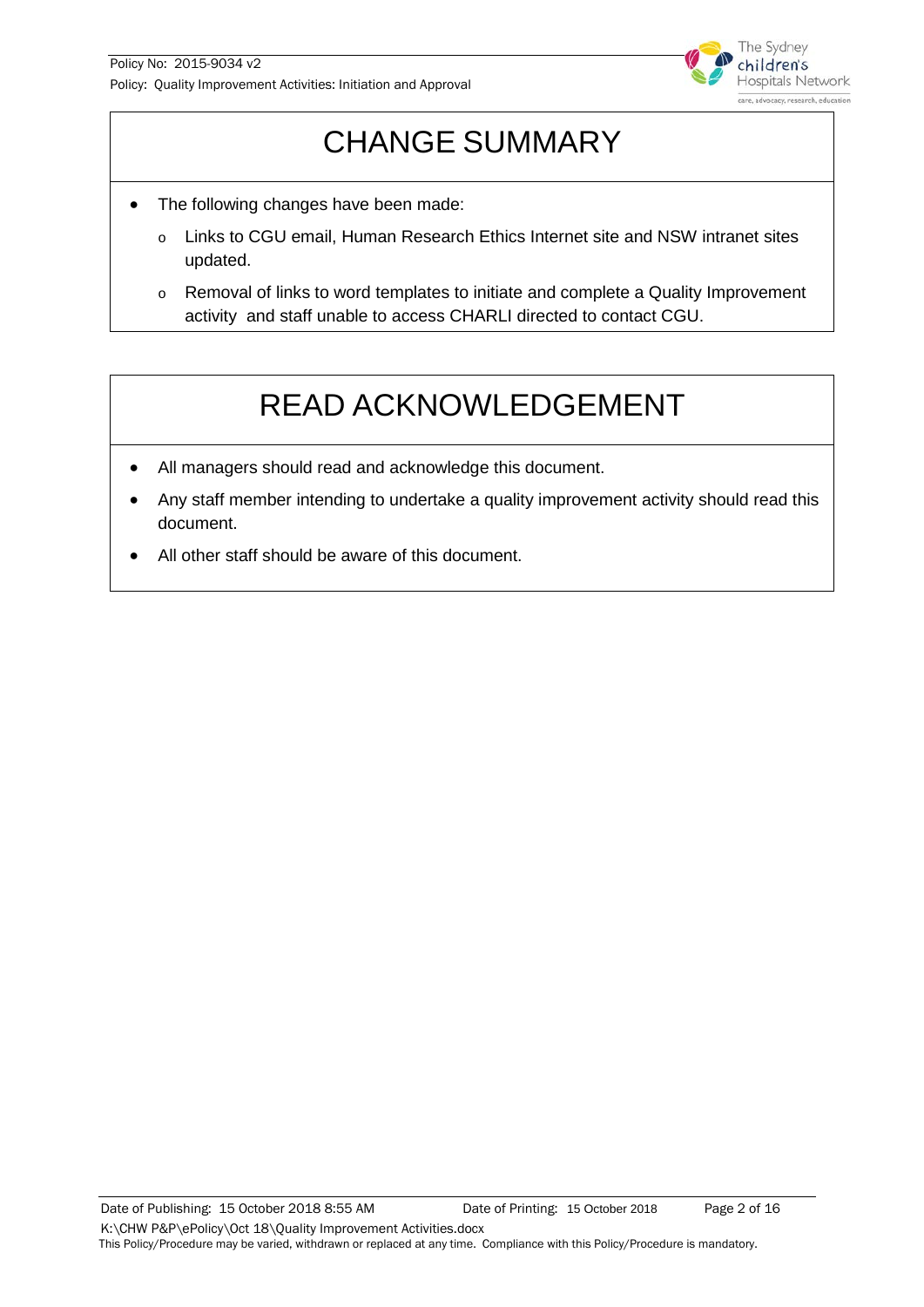

# TABLE OF CONTENTS

| Flowchart: How to determine whether an activity is Quality Improvement or Research 9 |
|--------------------------------------------------------------------------------------|
| Ethical Considerations in relation to Quality Improvement Activities10               |
| Ethical Review of Quality Improvement Activities by the Clinical Governance Unit     |
|                                                                                      |
|                                                                                      |
|                                                                                      |
| Responsibilities for Initiating, Approving, Documenting and Reporting on Quality     |
|                                                                                      |
|                                                                                      |
|                                                                                      |
|                                                                                      |
|                                                                                      |
|                                                                                      |
|                                                                                      |
|                                                                                      |
|                                                                                      |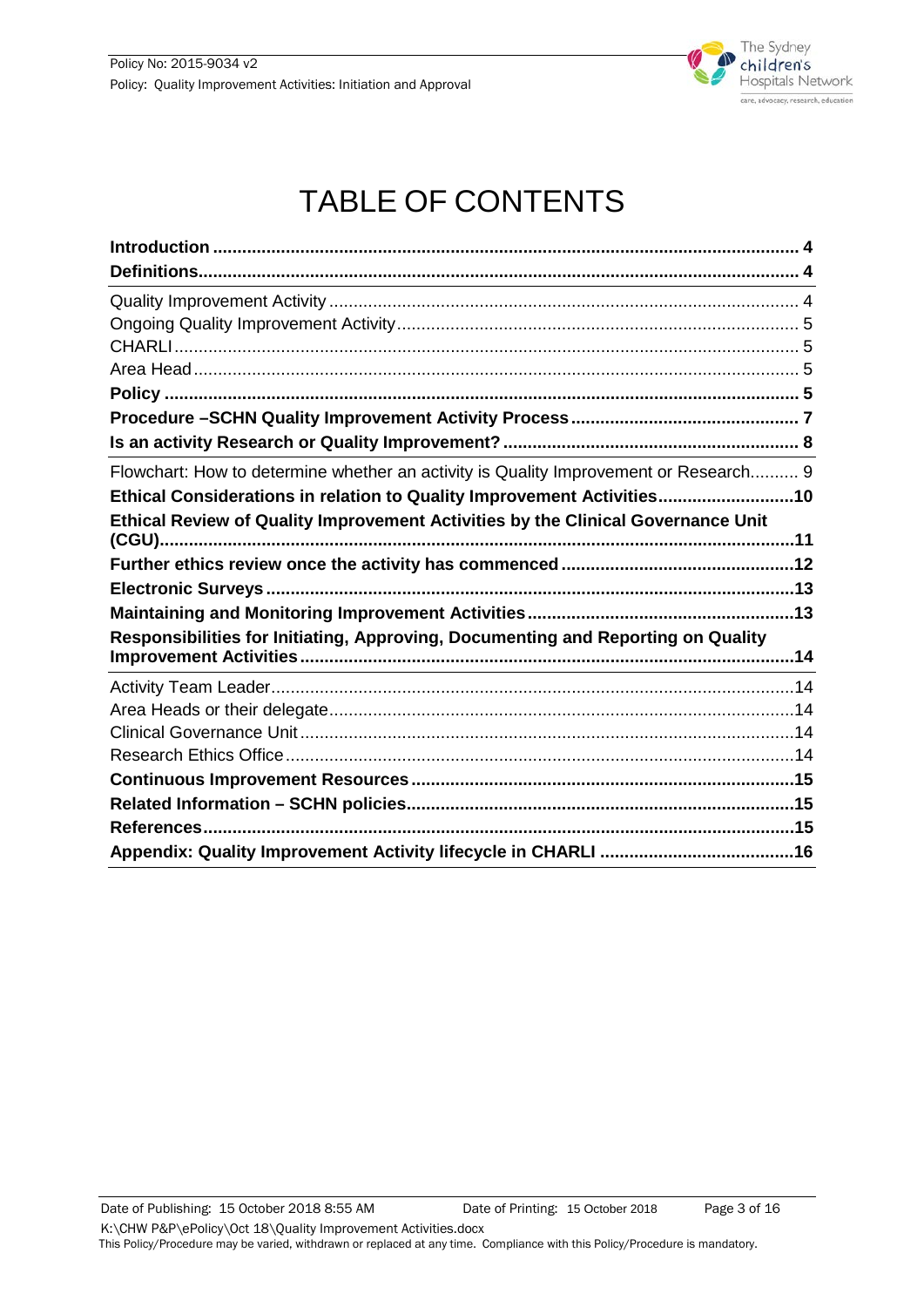

# <span id="page-3-0"></span>**Introduction**

The Sydney Children's Hospital Network (SCHN) places great importance on continually improving care and service for patients, families and staff. The benefits of documenting these improvements are that it:

- Enables Quality Improvement activities to undergo ethical review prior to starting, in accordance with NSW Health Guideline [Human Research Ethics Committees -](http://www1.health.nsw.gov.au/pds/ActivePDSDocuments/GL2007_020.pdf) Quality [Improvement & Ethical Review: A Practice Guide](http://www1.health.nsw.gov.au/pds/ActivePDSDocuments/GL2007_020.pdf) for NSW.
- Avoids duplication of Quality Improvement activities as the Clinical Governance Unit (CGU) can direct staff to similar activities already taking place.
- Enables support/assistance in Quality Improvement activities for staff who require it.
- Ensures all Quality Improvement activities are properly documented as they occur. This facilitates a number of reporting processes including for Accreditation requirements.
- Supports the NSW Health CORE Values of Collaboration, Openness, Respect and Empowerment across the Network.

# <span id="page-3-1"></span>**Definitions**

#### <span id="page-3-2"></span>**Quality Improvement Activity**

An activity where the primary purpose is to monitor, evaluate or improve the quality of health care delivered by a health care provider (an individual, a service or an organisation) is a Quality Improvement activity. Terms such as 'peer review', 'quality assurance', 'quality improvement', 'quality activities', 'quality studies' and 'audit' are often used interchangeably.

Improvement activities follow various methodologies but the basic principles are the same; making decisions based on data and evaluating changes to ensure they are successful and sustainable. A Quality Improvement activity has a defined start and a planned finish date.

Quality Improvement activities can include:

- Using feedback from patients and/or staff, e.g. survey or focus group, to improve services
- Using data, e.g. audit results or incident data, to identify and implement process improvements
- Developing and evaluating education material/fact sheets for staff or families
- Identifying and implementing best practice
- Implementing checklists and procedures to ensure consistency in practice.

**Note:** Some Quality Improvement Activities can be considered as having research elements and have ethical implications that are more appropriately reviewed by a Human Research Ethics Committee; and, some research studies can also result in quality improvement as a secondary outcome. Please see the flowchart diagram on page 10 to help you determine whether your activity is Quality Improvement or Research. If you are unsure about which of these categories your project may fall into, please contact the Clinical Governance Unit or the Research Ethics Office.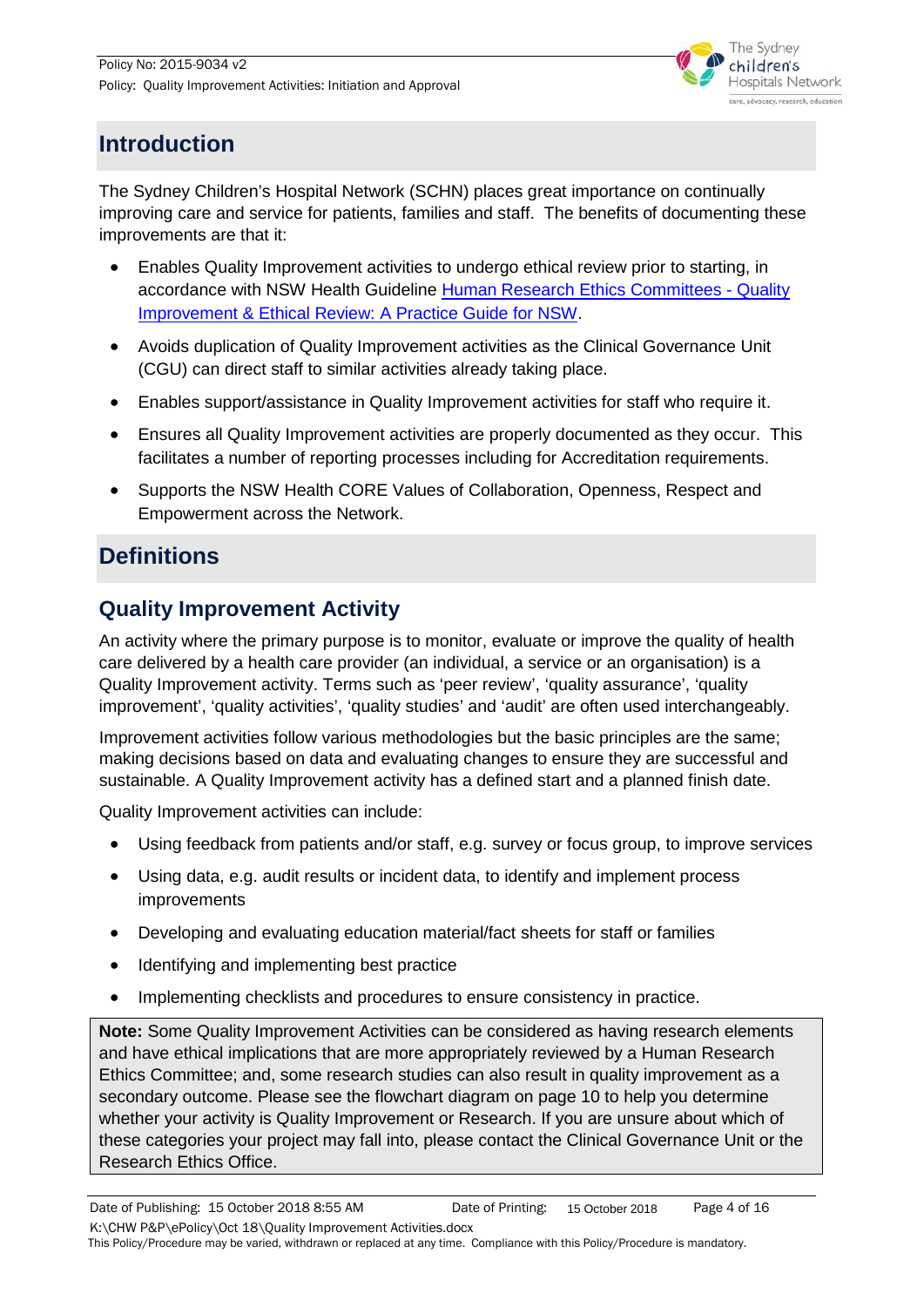

# <span id="page-4-0"></span>**Ongoing Quality Improvement Activity**

An ongoing Quality Improvement activity is an activity that is conducted on a regular basis such as monthly data collection, running and evaluating an annual workshop or tri-annual policy mandatory review. It does not have a planned end date. The ongoing activity is conducted to ensure that a process is working as required. The establishment of *the Ongoing Quality Improvement Activity* is usually the outcome of a *Quality Improvement Activity*.

#### **Example**

A Quality Improvement Activity is conducted to ensure that discharge summaries are completed on time and are of the required quality. A team is formed and a plan is developed, data is collected and improvements are made and evaluated. When no further changes are required this activity is considered complete.

To ensure that the improvements are maintained regular reviews of the completion rates of discharge summaries will be undertaken. The team will also conduct an audit every 3 months to review the quality of the discharge summaries. These reports and audits would be considered as Ongoing Improvement Activities*.*

**Note:** Both Improvement and Ongoing activity types must be initiated, approved and reported on using CHARLI.

## <span id="page-4-1"></span>**CHARLI**

CHARLI is the database used to initiate, approve and report on Quality Improvement activities taking place within the SCHN. It also has capacity to record information about special achievements, publications, presentations and visits by/to external organisations.

CHARLI is available via the Applications screen at CHW and SCHN Networked computers or via SCHN Citrix portal for SCH users accessing a SESIAHS computer. Look for the CHARLI icon.

# CHARLI

## <span id="page-4-2"></span>**Area Head**

Area Head refers to Departmental Heads, Clinical Program Directors / Divisional Heads or Network Directors.

# <span id="page-4-3"></span>**Policy**

- All *Quality Improvement Activities* and *Ongoing Quality Improvement Activities* undertaken at the SCHN are to be:
	- o Discussed with your manager for their support to proceed
	- o Initiated using the CHARLI database
	- $\circ$  Reviewed and granted approval by CGU where ethical implications are minimal or suitably addressed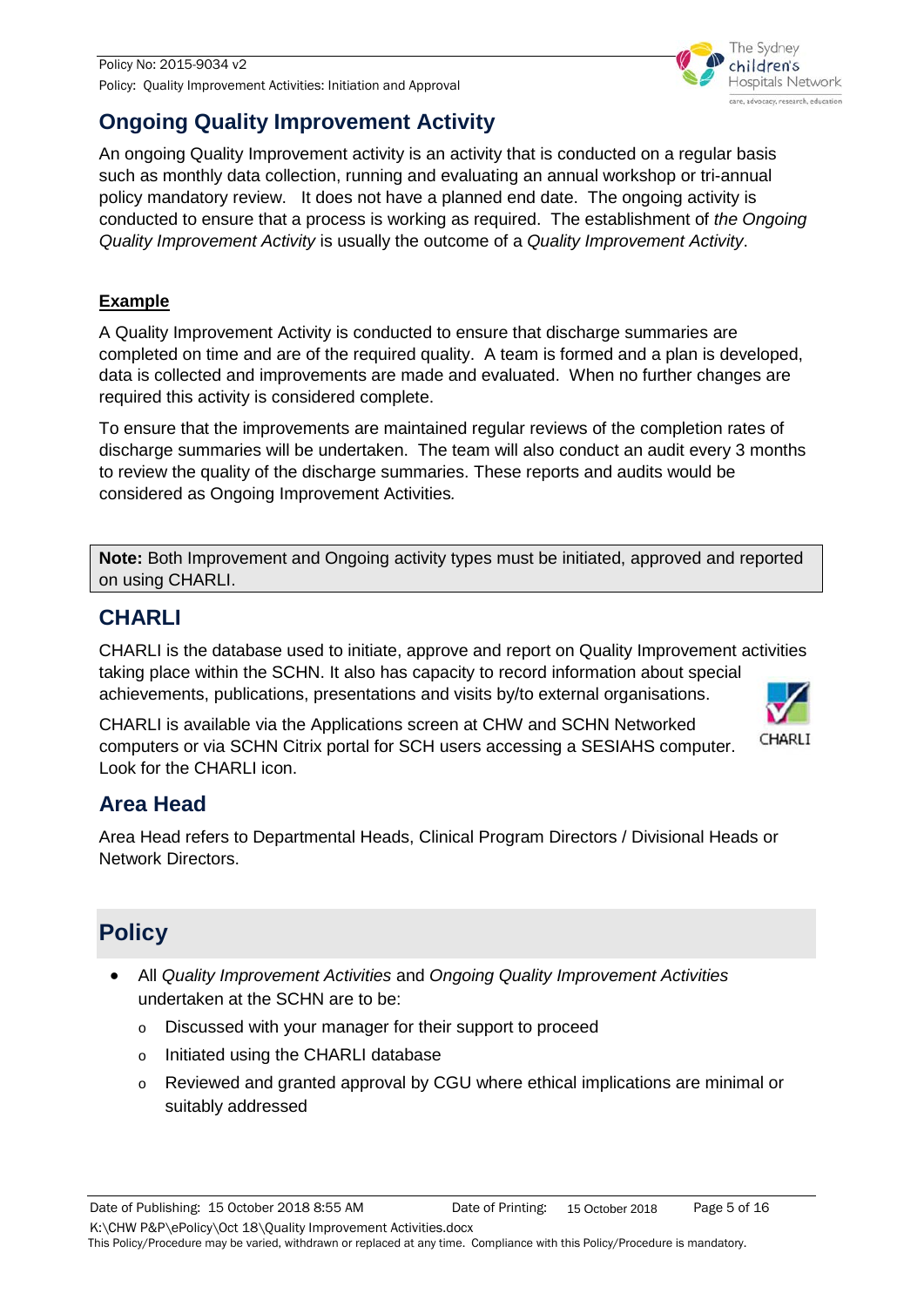

- o Reviewed for ratification of CGU approval by the Human Research Ethics Committee's (HREC) sub-committee, the Executive Committee (for those activities that receive Quality Improvement Ethics Approval)
- o Approved by an Area Head or their delegate, via CHARLI
- o Have all reporting, including progress and final reports, conducted through CHARLI
- Once a quality improvement activity is approved by CGU and the Area Head the project can commence, however the HREC Executive Committee may request further information or changes as part of their review process.

# **Initiating a Quality Improvement Activity**

The flowchart on page 7 describes the process to be followed when conducting a Quality Improvement activity, however prior to commencing a Quality Improvement activity the following must be considered:

- Has the need for the improvement been clearly identified, for example, through:
	- o Patient and family feedback
	- o Feedback from complaints
	- o Review of incidents
	- o Audit results from another project/regular auditing
	- o Identified risk
	- o External review
	- o Initiation by an external body e.g. Clinical Excellence Commission
	- o Benchmarking
	- o Review of clinical indicators
	- o Literature review
	- o Best practice evidence
	- o Staff member or consumer identifies a need for improvement
- Will the activity contribute to achieving agreed Network strategies and objectives?
- Are the resources to undertake the activity available?
- Would the activity continue to be important to complete if the staff member initiating the activity was no longer working in the same role or clinical area, i.e. is it important to the whole team?
- Will you be able to undertake measurement to know that the changes made are an improvement?
- Are the changes likely to be sustainable into the future?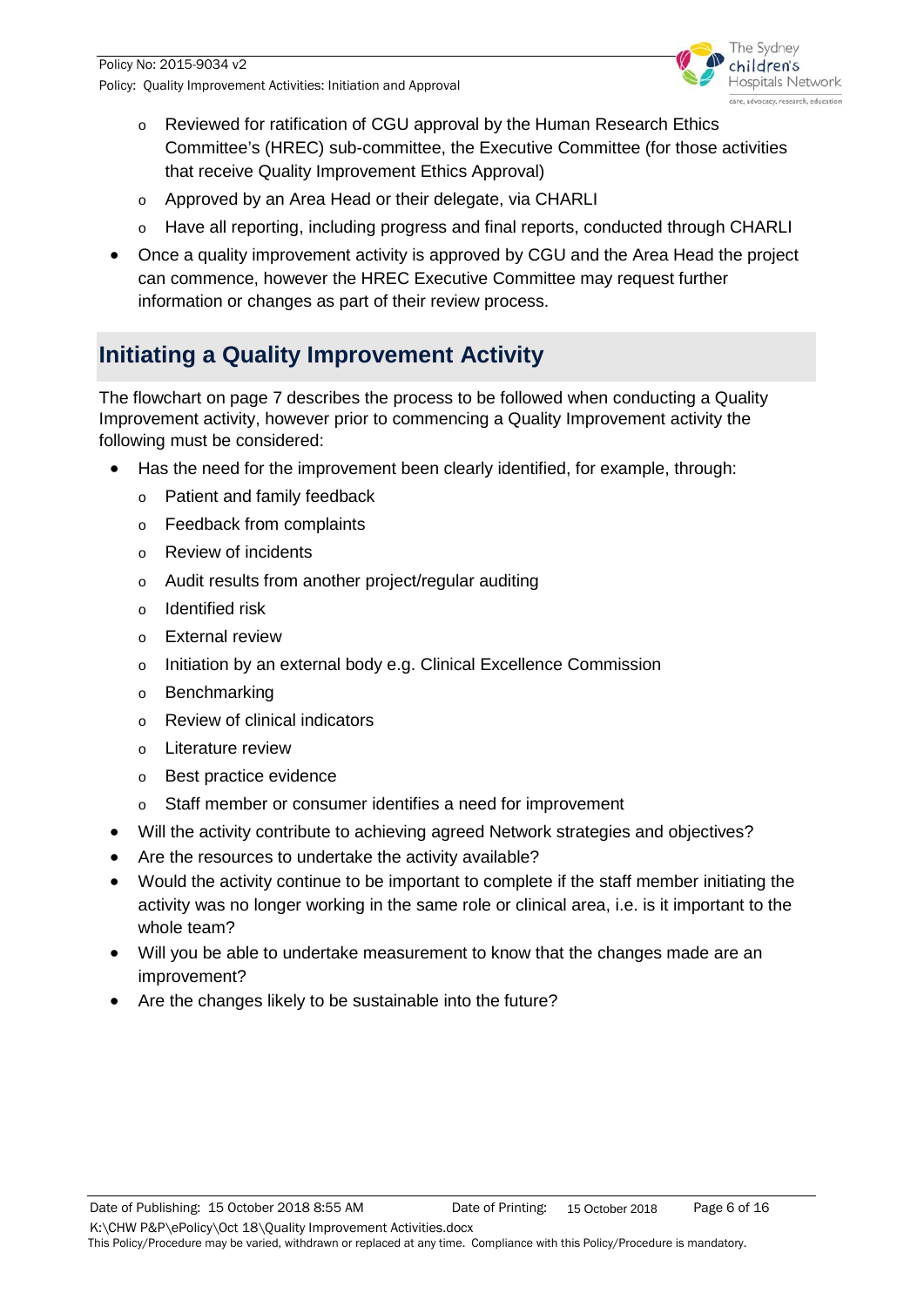

# <span id="page-6-0"></span>**Procedure –SCHN Quality Improvement Activity Process**



Date of Publishing: 15 October 2018 8:55 AM Date of Printing: 15 October 2018 Page 7 of 16

15 October 2018

K:\CHW P&P\ePolicy\Oct 18\Quality Improvement Activities.docx This Policy/Procedure may be varied, withdrawn or replaced at any time. Compliance with this Policy/Procedure is mandatory.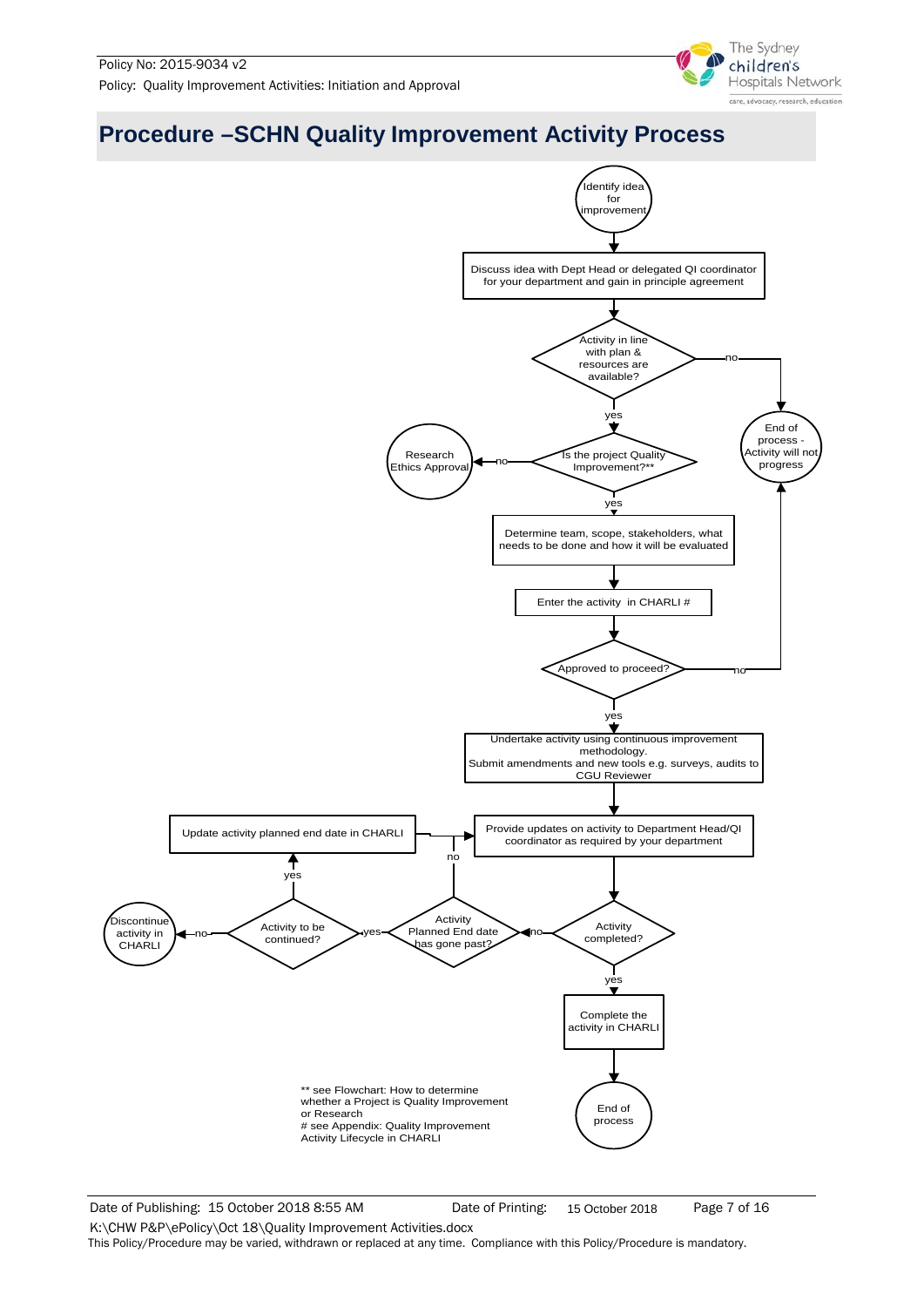

# <span id="page-7-0"></span>**Is an activity Research or Quality Improvement?**

A research activity includes, at least, investigation undertaken to gain knowledge and understanding or to train researchers<sup>1</sup>. Quality Improvement and research are activities that are on a continuum and it can sometimes be hard to distinguish between the two. Regardless of the type of activity, the core ethical principles of the *National Statement,* merit and integrity, justice, respect and beneficence should be adhered to when designing your activity.

As noted above, some Quality Improvement Activities can have research elements with significant ethical implications; and some research studies can also result in quality improvement as a secondary outcome. The flowchart on the following page may help you in determining whether your activity is Quality Improvement or Research. If you are still unsure, please contact the CGU or the Research Ethics Office before you commence any application.

Research activities are reviewed by the Human Research Ethics Committee and/or its subcommittees and are subject to their own approval processes administered through the Research Ethics Office.

For further information on research approval processes, please contact the Research Ethics Office on 9845 1253, via email (SCHN-ethics@health.nsw.gov.au) or visit the Human [Research Ethics](https://www.schn.health.nsw.gov.au/research/ethics-governance/ethics) Internet site.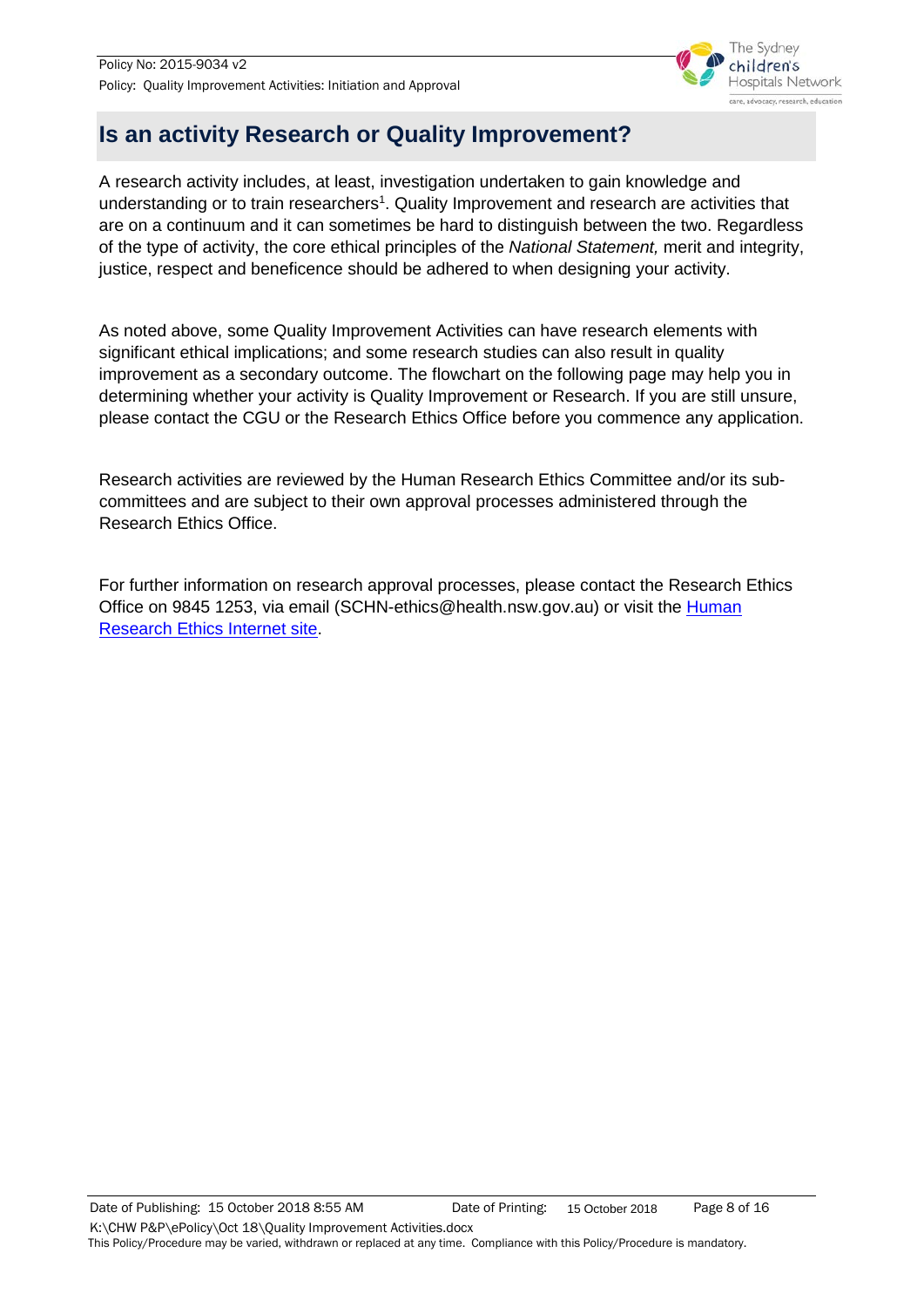

#### <span id="page-8-0"></span>**Flowchart: How to determine whether an activity is Quality Improvement or Research**



Date of Publishing: 15 October 2018 8:55 AM Date of Printing: 15 October 2018 Page 9 of 16

15 October 2018

K:\CHW P&P\ePolicy\Oct 18\Quality Improvement Activities.docx This Policy/Procedure may be varied, withdrawn or replaced at any time. Compliance with this Policy/Procedure is mandatory.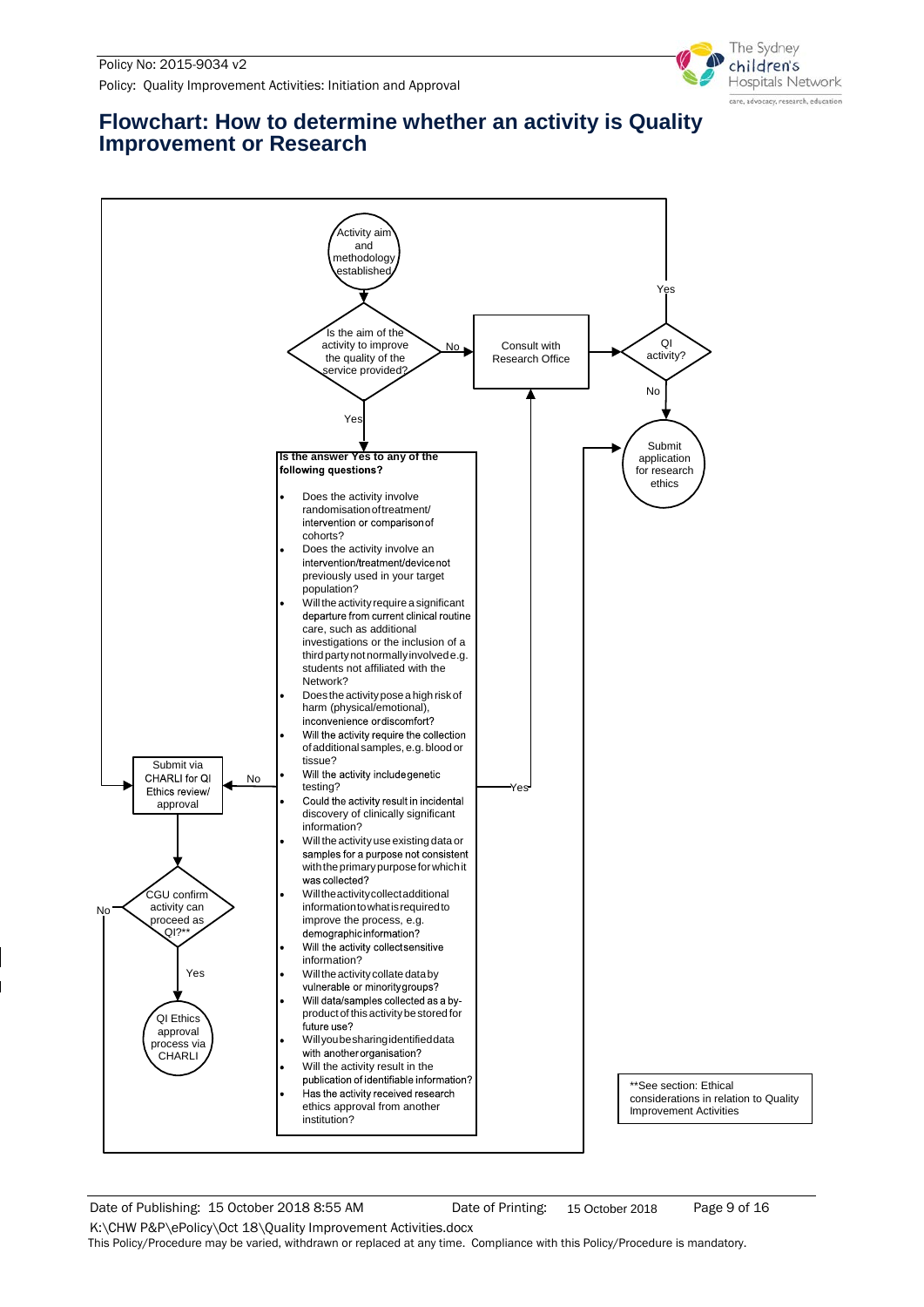

# <span id="page-9-0"></span>**Ethical Considerations in relation to Quality Improvement Activities**

If the purpose of a Quality Improvement Activity is *not directly related* to the patients' illness or routine care, it may be considered as being burdensome to them and this may cause additional discomfort or inconvenience to the patient and/or their family members. Some examples of this are where additional investigations are required or sensitive information is collected. Further, there is a need to ensure that privacy and confidentiality is maintained at all times when collecting information from or about a person participating in the activity.

To ensure that these, among other ethical concerns are considered, staff who are initiating a quality improvement activity are asked a series of questions in CHARLI to help the CGU assess whether an activity is ethically acceptable. These questions are located in the '*Ethical Review Tab'* and accessed via the Activity Menu in CHARLI. The questions are:

- Does this activity involve or affect any other areas of the Hospital beyond the team?
- Will you be conducting a survey/questionnaire?
- Will you be conducting an interview or focus group?
- Will you be involving consumers in any other way apart from surveys/interviews/focus groups? Consumers can include patients, families, staff and external groups.
- Will you be conducting a case note / chart review / audit (this includes all audits, not just audits of Medical Records)?
- Will you be conducting any observations?
- Will you collect or use identified data (includes identified information collected as part of surveys, audits etc.)?
- Will the activity require additional treatments/procedures/diagnostic tests for patients beyond what is considered current routine clinical care?
- Will your activity involve the introduction of a new treatment/procedure/equipment to the Hospital?
- Will you share the data you collect with another organisation?
- Are you thinking of presenting or publishing this activity beyond the Hospital?

When the person entering the activity into CHARLI answers 'yes' to any of these questions, CHARLI will automatically flag the activity for ethical review by a Clinical Governance Unit reviewer.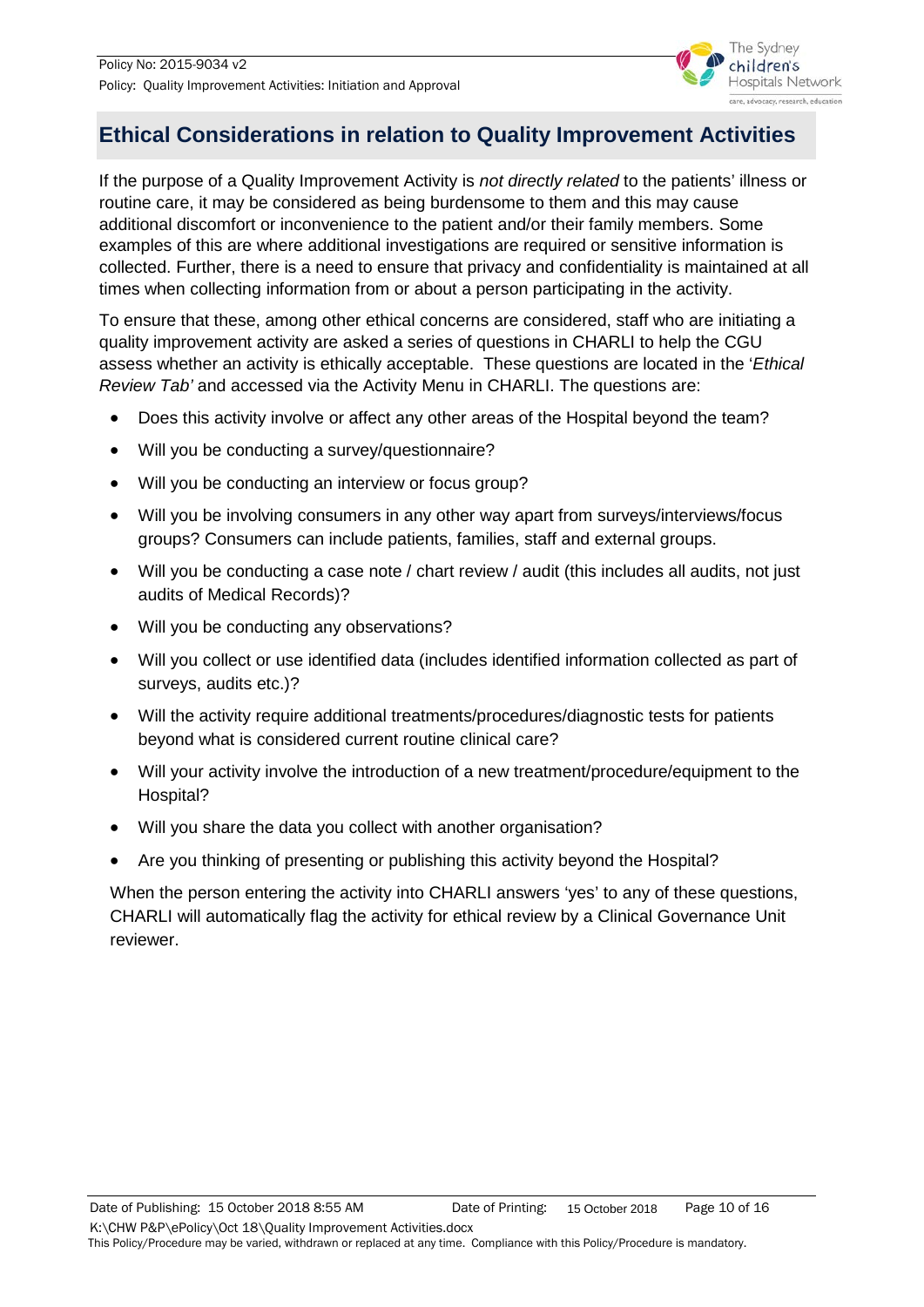

# <span id="page-10-0"></span>**Ethical Review of Quality Improvement Activities by the Clinical Governance Unit (CGU)**

The CGU has been delegated by the Human Research Ethics Committee (HREC) to review and provide approval for Quality Improvement activities that have ethical implications; i.e. where "yes" has been selected to any of the questions under the Ethical Review Tab in CHARLI. The SCHN Quality Improvement review committee has an agreement with the SCHN HREC, as per the **NHMRC National Statement on Ethical Conduct in Human Research 2007** (updated 2018) section 5.1.20 (c), to undertake an ethical review and approval of SCHN improvement activities submitted for ethics review through the CHARLI database. Where a Quality Improvement Ethics number (QI Ethics number) is assigned, CGU forward these improvement projects to the HREC executive for review and ratification.

A QI Ethics number will only be granted for quality improvement activities whose project methodology has been deemed to be ethically acceptable. This QI Ethics number should be quoted when submitting for publication and presentations.

**Note:** Retrospective ethics approval cannot be given for activities that have already been conducted.

As part of the ethical review process conducted by the CGU each activity referred to the CGU by CHARLI is allocated to a CGU Reviewer. The CGU Reviewer ensures that the methodology of the activity is ethically acceptable and meets the minimum requirements as established in the *National Statement.* 

The review also aims to ensure that any potential ethical implications have been removed, or at the least minimised to protect the:

- $\circ$  Interests of the patients, carers, and staff who are the subject of the Quality Improvement Activity
- o And to minimise any risk to the Hospital in carrying out the activity.

The CGU Reviewer will contact the activity's Team Leader to discuss any aspects that require further information, including, for example:

- Who is on the team
- The methodology to be used
- How the activity will be evaluated

The CGU reviewer will also review any activity instruments to be used, including audit tools, surveys, interviews or focus groups questions.

Once the review has been completed and a decision made, the outcome will be formalised at the weekly Improvement Project Review meetings attended by CGU reviewers. The outcome will fall into one of the following categories:

• Ethically approved, with a QI Ethics number - The activity has appropriately addressed any ethical concerns and will proceed to the next stage of approval in CHARLI (approval by the person(s) the activity is "Reporting To")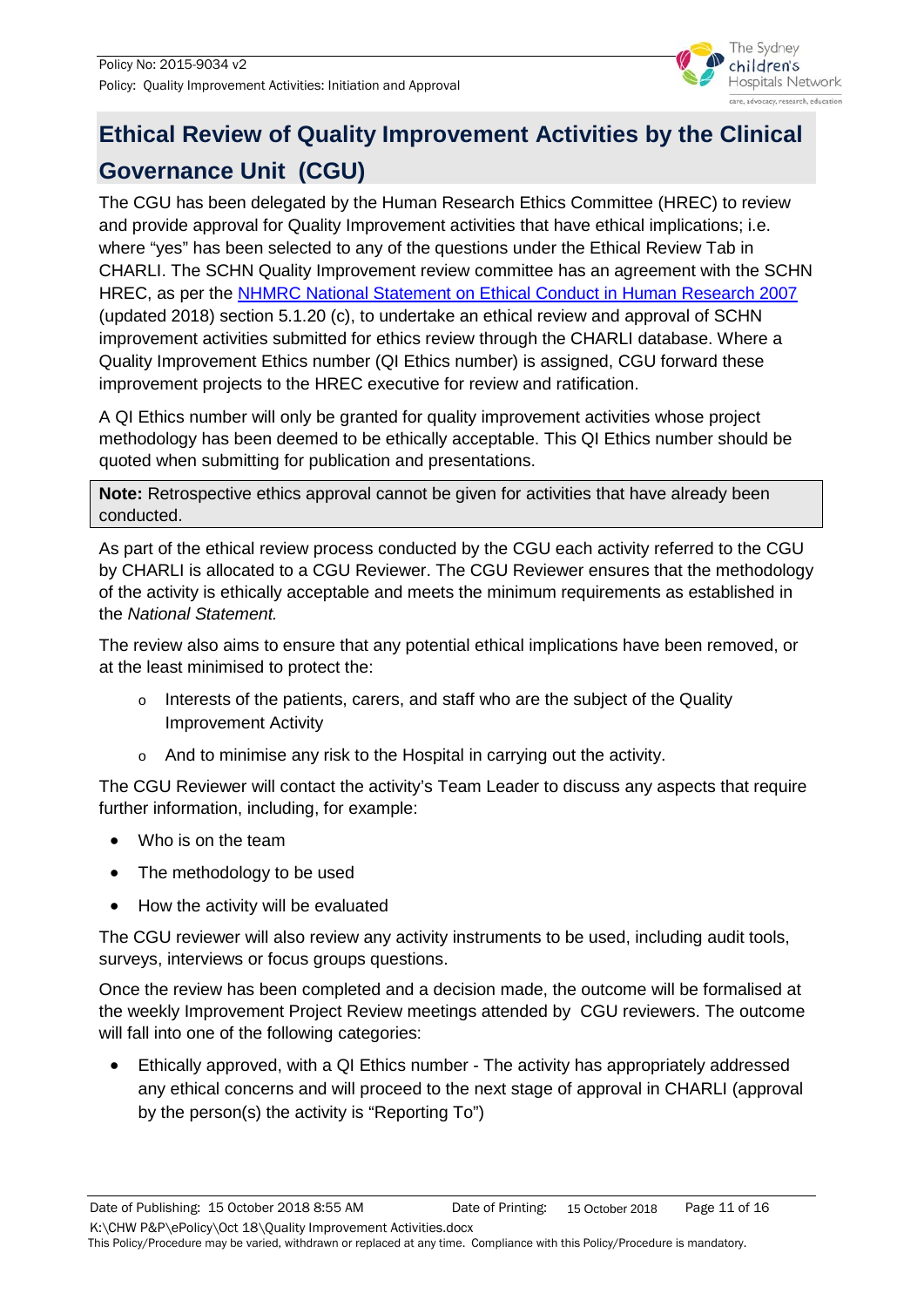

- Ethically approved, with no QI Ethics number The activity has been reviewed by the CGU and found to have no ethical concerns and will now proceed to the next stage of approval in CHARLI (approval by the person(s) the activity is "Reporting To")
- Modifications Required Revisions are required to the activity in CHARLI to reflect outcomes of discussions between the CGU Reviewer and the Activity Team Leader. Once these revisions have been made, the activity will need to be resubmitted for approval
- Modifications required and Activity put on hold- The CGU reviewer has been unable to contact the Team and the activity has been put on hold until contact is made.
- Review Only The activity has already commenced and significantly progressed. As the CGU are unable to provide retrospective approval, the activity will proceed to the next stage of approval in CHARLI (approval by the person(s) the activity is "Reporting to") without a QI Ethics number.
- Not approved The activity will be cancelled in CHARLI. This outcome will only be used in the following circumstance:
	- $\circ$  The activity is a research activity and requires review by the Human Research Ethics Committee or its sub-committee
	- o The team agrees, following detailed discussion with the CGU, when the activity is not ethically acceptable, nor can be revised as such, and therefore the activity cannot reasonably proceed.

Once CGU has completed its review, activities approved are automatically referred by CHARLI to the Reporting To person(s) to complete the next step in the process to be completed. SCHN team members will also receive an email notifying them of the outcome of the CGU review.

## <span id="page-11-0"></span>**Further ethics review once the activity has commenced**

Quality Improvement activities often need to be initiated quickly, for example, in response to an incident or complaint. This can mean that, whilst the aim of the activity is known at the outset, the tools required to undertake the activity may not be fully developed at the time the activity is initiated in CHARLI and review by the CGU occurs.

When this situation occurs, QI Ethics approval may be granted so that the team can commence the activity, with the condition that the team:

- Notifies their CGU reviewer of any changes to the project methodology (e.g. deciding to conduct a survey or deciding to collect prospective data as well as retrospective data) prior to its implementation so that the CGU reviewer has an opportunity to review and comment on the proposed amendment
- Sends to CGU for review any additional tools developed, for example, audit tools, surveys, interview and focus group questions, Information Sheets for participants etc. before they are implemented.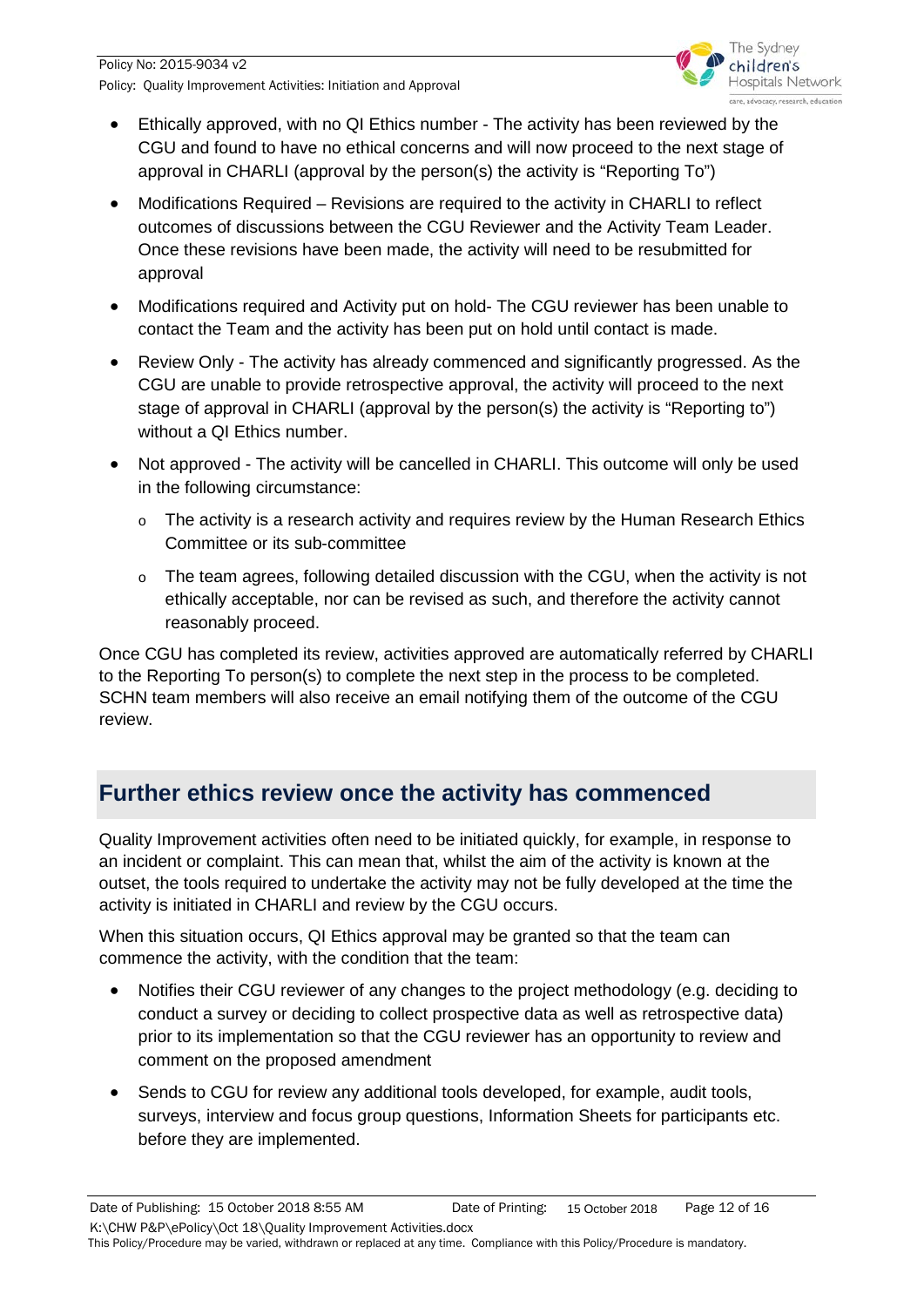

CGU will record these additional approvals against the activity, and the activity will again be referred to the HREC Executive Committee for ratification.

# <span id="page-12-0"></span>**Electronic Surveys**

CGU have an electronic survey account. Surveys for Quality Improvement activities can be created through the CGU account. Once the activity is approved through CHARLI CGU will send the log in details to the team leader. A condition of using the CGU electronic survey account is that you only view your own surveys unless you have explicit permission from the owner. Please remember that others can also see your survey and all staff are expected to abide by the Code of Conduct signed on employment.

Where surveys are created using another electronic tool, they will still be subject to the same review and approval process prior to being made available to consumers.

# <span id="page-12-1"></span>**Maintaining and Monitoring Improvement Activities**

It is important to keep the information in CHARLI up to date as the SCHN is required to report on improvement activities.

Once the activity is finished the Team Leader/Team Members must [complete](http://chw.schn.health.nsw.gov.au/ou/siu/resources/CHARLI/FAQs/completing_an_activity_in_charli.pdf) the activity in CHARLI. If the activity has not been finished and the Planned End Date in CHARLI has gone past the activity Planned End Date must be [updated](http://chw.schn.health.nsw.gov.au/ou/siu/resources/CHARLI/FAQs/planned_end_date_-_how_to_update_this_in_charli.pdf) in CHARLI to indicate when the activity is now planned to be finished by.

It is also recommended that Area Heads review activities in CHARLI at regular intervals, e.g. every 3 months.

The following can assist with monitoring improvement activities:

- **[Search](http://chw.schn.health.nsw.gov.au/ou/siu/resources/CHARLI/FAQs/search_by_department.pdf) function in CHARLI**
- **[Reporting](http://chw.schn.health.nsw.gov.au/ou/siu/resources/CHARLI/FAQs/reports_-_accessing_the_sql_reports_window.pdf) function in CHARLI**

Where an activity no longer meets a Departmental priority it is recommended that the activity is [discontinued in CHARLI.](http://chw.schn.health.nsw.gov.au/ou/siu/resources/CHARLI/FAQs/discontinuing_an_activity_in_charli.pdf)

Where activities have been inactive for 14 months or more, CGU will cancel the activity in consultation with the team.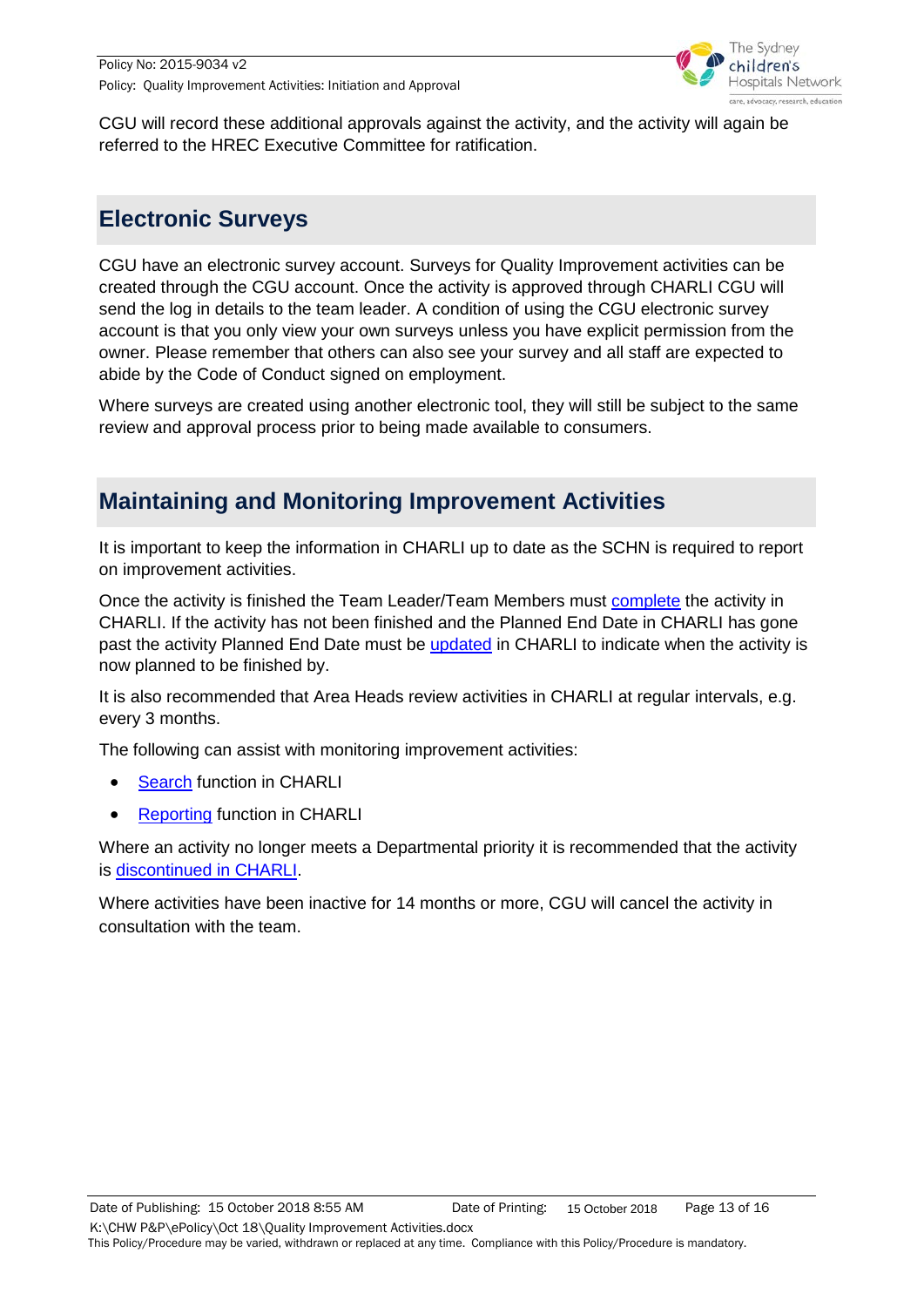

# <span id="page-13-0"></span>**Responsibilities for Initiating, Approving, Documenting and Reporting on Quality Improvement Activities**

#### <span id="page-13-1"></span>**Activity Team Leader**

- Initiate a Quality Improvement Activity (including ongoing activities) in CHARLI.
- Enter Activity Progress Updates within the activity record in CHARLI as required.
- Complete the Quality Improvement activity in CHARLI once the activity is finished.

#### <span id="page-13-2"></span>**Area Heads or their delegate**

- Review and approve Quality Improvement activities submitted in CHARLI as applicable.
- Ensure staff are aware of and utilise CHARLI for all Quality Improvement activities.
- Ensure that staff undertake Quality Improvement activities that are effective and contribute to achieving the strategic goals and objectives of the department.
- Ensure that information entered in CHARLI by their staff is correct and informative.
- Regularly monitor activities in CHARLI to ensure that information in CHARLI is kept up to date.

# <span id="page-13-3"></span>**Clinical Governance Unit**

- Review and approve Quality Improvement activities submitted in CHARLI that have minimal or suitably addressed ethical implications.
- Discuss with the Research Ethics Office or HREC representative any activities that have significant ethical concerns, or activities that may be considered research.
- Discuss with the Team Leader and/or Team member(s) how ethical concerns can be minimised by changing the activity methodology.
- Where required, request that the Team Leader and/or Team member(s) liaise with the Research Ethics Office to submit a Low / Negligible Risk ethics application.
- Submit to the Research Ethics Office, a report of Quality Improvement activities that have been approved by CGU for ratification by the HREC Executive Committee.
- Monitor activities in CHARLI and report to management on utilisation and other database statistics.
- Work with staff to ensure that the information in the database is of an appropriate quality.

## <span id="page-13-4"></span>**Research Ethics Office**

- Discuss with the CGU activities submitted via CHARLI that have significant ethical concerns which are unable to be minimised by changing the activity methodology, to determine how an activity should proceed for approval.
- Direct staff to the CGU who approach the Research Ethics Office with a Quality Improvement activity.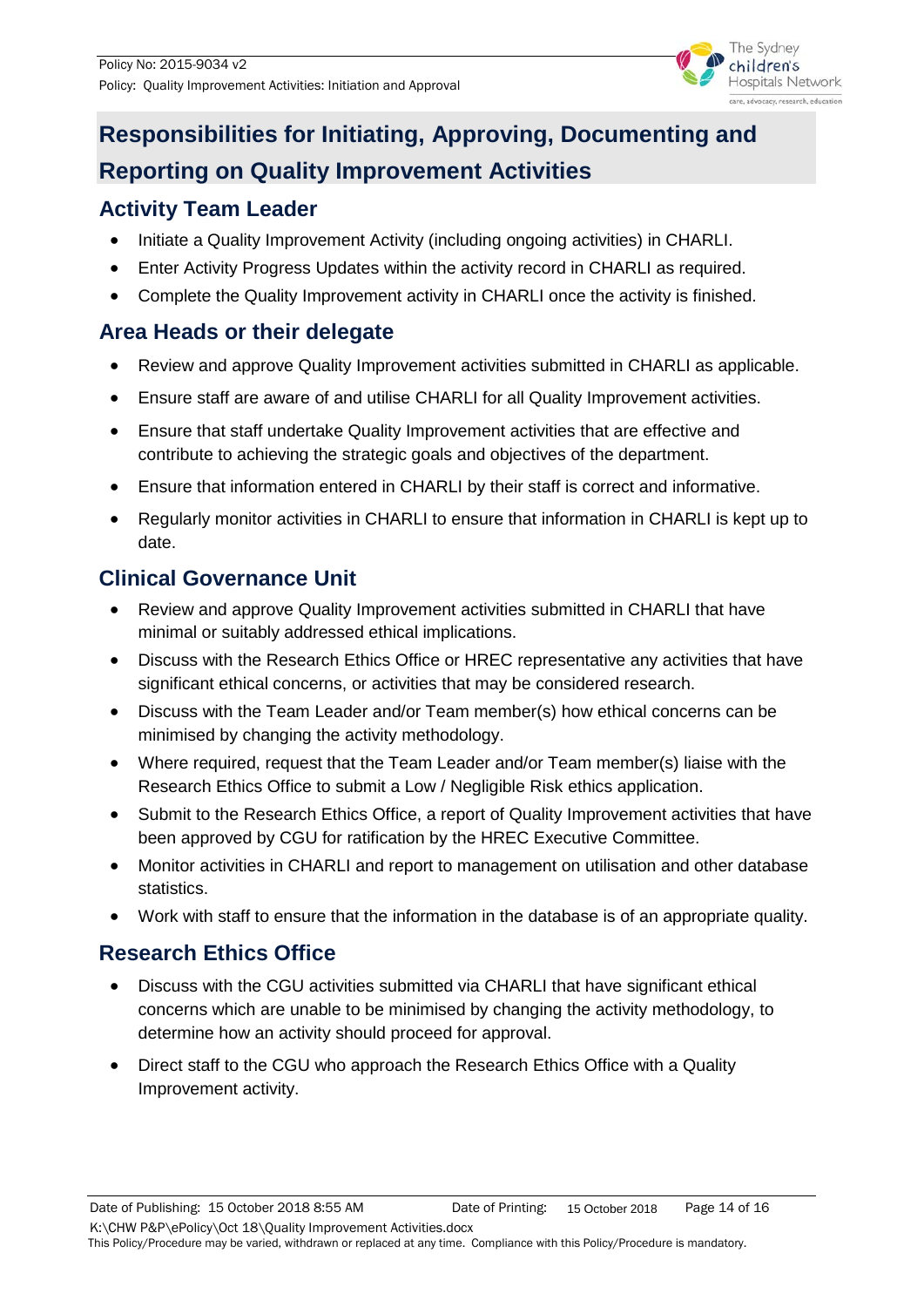

### <span id="page-14-0"></span>**Continuous Improvement Resources**

The CGU are available to assist staff undertaking '*Quality Improvement Activities'* and regular short and intensive training sessions are available by booking through My Health Learning. Details of training are located on the SCHN [Education](http://intranet.schn.health.nsw.gov.au/education-and-development) intranet page.

The CEC has a number of resources readily available including [Quality Improvement tools,](http://www.cec.health.nsw.gov.au/quality-improvement/improvement-academy/quality-improvement-tools) and [publications](http://www.cec.health.nsw.gov.au/knowledge-and-resources/publications-library/reports/quality-improvement) such as [Clinician's Guide to Quality and Safety.](http://www.cec.health.nsw.gov.au/__data/assets/pdf_file/0009/327564/CEC-Guide-to-Quality-and-Safety.pdf)

# <span id="page-14-1"></span>**Related Information – SCHN policies**

- [Access to Electronic Healthcare Records for Research, Improvement Activity or Case Study](http://webapps.schn.health.nsw.gov.au/epolicy/policy/4063)  [Purposes](http://webapps.schn.health.nsw.gov.au/epolicy/policy/4063) (2007-8113)
- [Code of Conduct \(](http://webapps.schn.health.nsw.gov.au/epolicy/policy/2568)2011-9004)
- [Improvement activities: ethical review and approval process in CGU](http://webapps.schn.health.nsw.gov.au/epolicy/policy/2006) (2009-0026)
- [Improvement Activities: Preparation of Papers in CGU for HREC Endorsement \(](http://webapps.schn.health.nsw.gov.au/epolicy/policy/2212)2009-0064)
- [Privacy Manual for Health Information](http://webapps.schn.health.nsw.gov.au/epolicy/policy/3409) (2015-9065)
- Human Research Ethics Committees [Quality Improvement & Ethical Review: A Practice](https://www1.health.nsw.gov.au/pds/ActivePDSDocuments/GL2007_020.pdf)  [Guide for NSW \(](https://www1.health.nsw.gov.au/pds/ActivePDSDocuments/GL2007_020.pdf)GL2007\_020)
- [Patient Safety and Clinical Quality Program](https://www1.health.nsw.gov.au/pds/ActivePDSDocuments/PD2005_608.pdf) (PD2005\_608)

# <span id="page-14-2"></span>**References**

1. <sup>1</sup> National Statement on Ethical Conduct in Human Research, 2007, *National Health and Medical Research Council*

#### **Copyright notice and disclaimer:**

The use of this document outside The Sydney Children's Hospital Network (SCHN), or its reproduction in whole or in part, is subject to acknowledgement that it is a policy of SCHN. The Policy and Procedure Committee of SCHN has done everything possible to make this document accurate, up-to-date and in accordance with accepted standards at the date of publication, and is not responsible for consequences arising from the use of this document outside SCHN. A current up-to-date version of this document is only available electronically. If this document is printed, it is only valid to the date of printing.